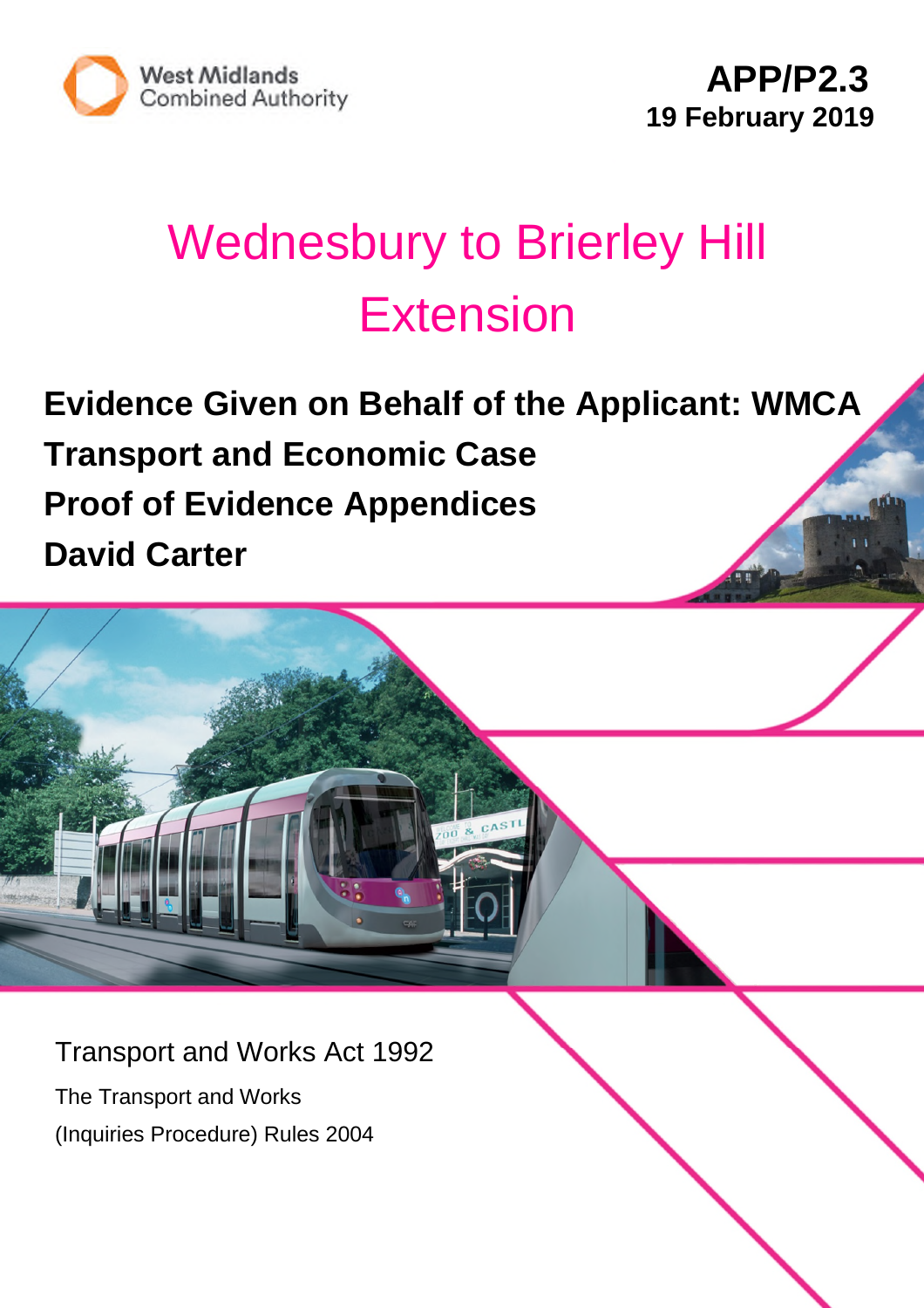#### **List of Appendices**

| <b>Appendix</b> | <b>Description</b>                                       |
|-----------------|----------------------------------------------------------|
|                 | Review of Updates to WebTAG Transport Appraisal Guidance |
|                 |                                                          |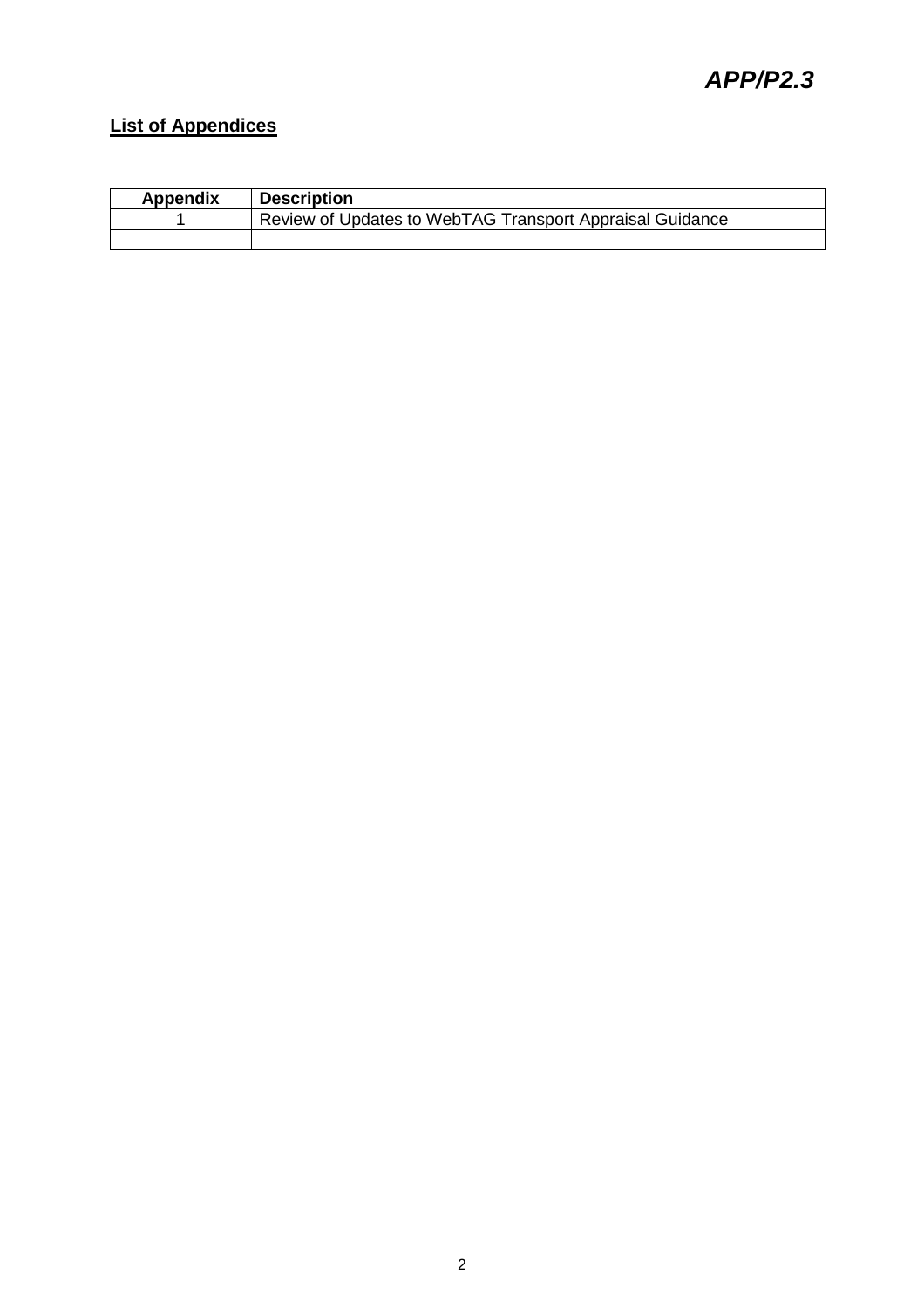#### **Appendix 1 - Review of Updates to WebTAG Transport Appraisal Guidance**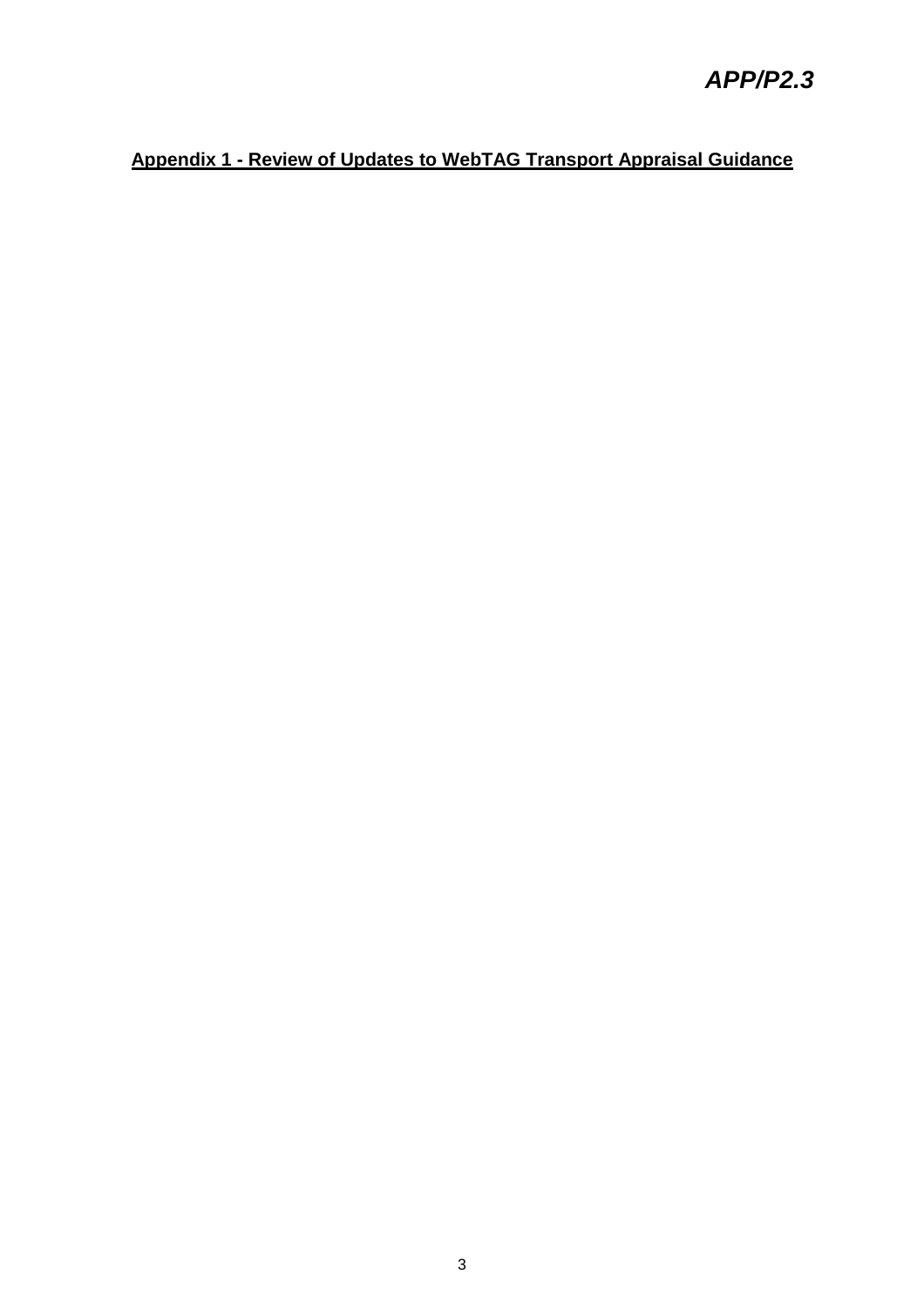|                                                        |                  |                  |                | <b>Detail on Changes</b> |                                                                                                                                                                                                                                                                                                                                                                                                                                                                                                              |  |
|--------------------------------------------------------|------------------|------------------|----------------|--------------------------|--------------------------------------------------------------------------------------------------------------------------------------------------------------------------------------------------------------------------------------------------------------------------------------------------------------------------------------------------------------------------------------------------------------------------------------------------------------------------------------------------------------|--|
|                                                        |                  | <b>Version</b>   | Latest         | Chapter/                 |                                                                                                                                                                                                                                                                                                                                                                                                                                                                                                              |  |
| <b>Document</b>                                        | <b>Reference</b> | <b>Used</b>      | <b>Version</b> | Paragraph                | <b>Description</b>                                                                                                                                                                                                                                                                                                                                                                                                                                                                                           |  |
| <b>Transport</b><br><b>Appraisal</b><br><b>Process</b> | WBHE/D11         | January<br>2014  | May 2018       | Appendix A               | References to other guidance units have been updated.                                                                                                                                                                                                                                                                                                                                                                                                                                                        |  |
| A1.1 Cost<br><b>Benefit Analysis</b>                   | WBHE/D13         | November<br>2014 | May 2018       | $2.4.5 - 2.4.9$          | "Not credible to assume magnitude of impacts will continue to grow indefinitely after last modelled year"<br>softened to may not be. Added reference to example in Unit A 5.3. Additional text to say that when final<br>modelled year is more than 20 to 25 years after scheme appraisal year, sensitivity test must be carried out<br>in which zero growth is assumed after 20 years (as well as zero growth after last modelled year) to show<br>impact of long-term demand growth on benefits of scheme. |  |
|                                                        |                  |                  |                | 1.1.1                    | New text to say guidance is for costs in Economic Case, will be different in presentation and substance in<br>Financial Case.                                                                                                                                                                                                                                                                                                                                                                                |  |
|                                                        |                  |                  |                | 1.1.2                    | "QRA included in the risk-adjusted cost estimate" updated to "This forms the risk-adjusted cost estimate"                                                                                                                                                                                                                                                                                                                                                                                                    |  |
|                                                        |                  |                  |                | 1.1.3                    | Two additional paragraphs on Optimism bias, detailing QRA will be systematically underestimated and does<br>not remove need for optimism bias                                                                                                                                                                                                                                                                                                                                                                |  |
|                                                        |                  |                  |                | 2.2.1                    | Removed text on inflation rates 2006 - 2008                                                                                                                                                                                                                                                                                                                                                                                                                                                                  |  |
|                                                        |                  |                  |                | 2.3.4                    | Removed reference to QUADRO manual                                                                                                                                                                                                                                                                                                                                                                                                                                                                           |  |
|                                                        |                  |                  |                | 2.5.2                    | New reference to data book in relation to forecasting increase in average earnings for staff related costs                                                                                                                                                                                                                                                                                                                                                                                                   |  |
| A1.2 Scheme                                            |                  | November         |                | 3.1.2                    | Additional paragraph on including uncertainty adjustment                                                                                                                                                                                                                                                                                                                                                                                                                                                     |  |
| <b>Costs</b>                                           | WBHF/D14         | 2014             | May 2017       | 3.1.4                    | Additional paragraph on reference class forecasting, encouraging collection of data to permit this                                                                                                                                                                                                                                                                                                                                                                                                           |  |
|                                                        |                  |                  |                | 3.2.1                    | Additional sentence "all large schemes should consider having fully independent reviews carried out of their<br>QRAs"                                                                                                                                                                                                                                                                                                                                                                                        |  |
|                                                        |                  |                  |                | 3.2.9, 3.2.10            | Increased emphasis on basing risk on similar schemes                                                                                                                                                                                                                                                                                                                                                                                                                                                         |  |
|                                                        |                  |                  |                | 3.2.16                   | Additional paragraph on use of uncertainty on top of risk analysis                                                                                                                                                                                                                                                                                                                                                                                                                                           |  |
|                                                        |                  |                  |                | 3.2.23, 3.2.24           | Additional detail on probability distribution of risk                                                                                                                                                                                                                                                                                                                                                                                                                                                        |  |
|                                                        |                  |                  |                | 3.5.3                    | Additional paragraph on optimism bias only being for economic case, with longer list of recent studies                                                                                                                                                                                                                                                                                                                                                                                                       |  |
|                                                        |                  |                  |                | Table 8                  | Separation of light rail and rail for values of optimism bias                                                                                                                                                                                                                                                                                                                                                                                                                                                |  |
|                                                        |                  |                  |                | 3.5.10                   | Increased detail on when acceptable to deviate from standard optimism bias values                                                                                                                                                                                                                                                                                                                                                                                                                            |  |
| A1.3 User and                                          |                  |                  |                |                          | Values of Travel time savings - additional paragraphs considering how best to represent willingness to pay.<br>Advice remains to make reasonable judgements based on available evidence                                                                                                                                                                                                                                                                                                                      |  |
| Provider<br>Impacts                                    | WBHE/D15         | November<br>2014 | March 2017     | $\overline{4.2}$         | Values of Working Time per Person updated recommendation to use willingness-to-pay based values for<br>business trips rather than previous 'cost saving approach' New guidance for professional and freight drivers.<br>New evidence and proposed approach for using in appraisal.                                                                                                                                                                                                                           |  |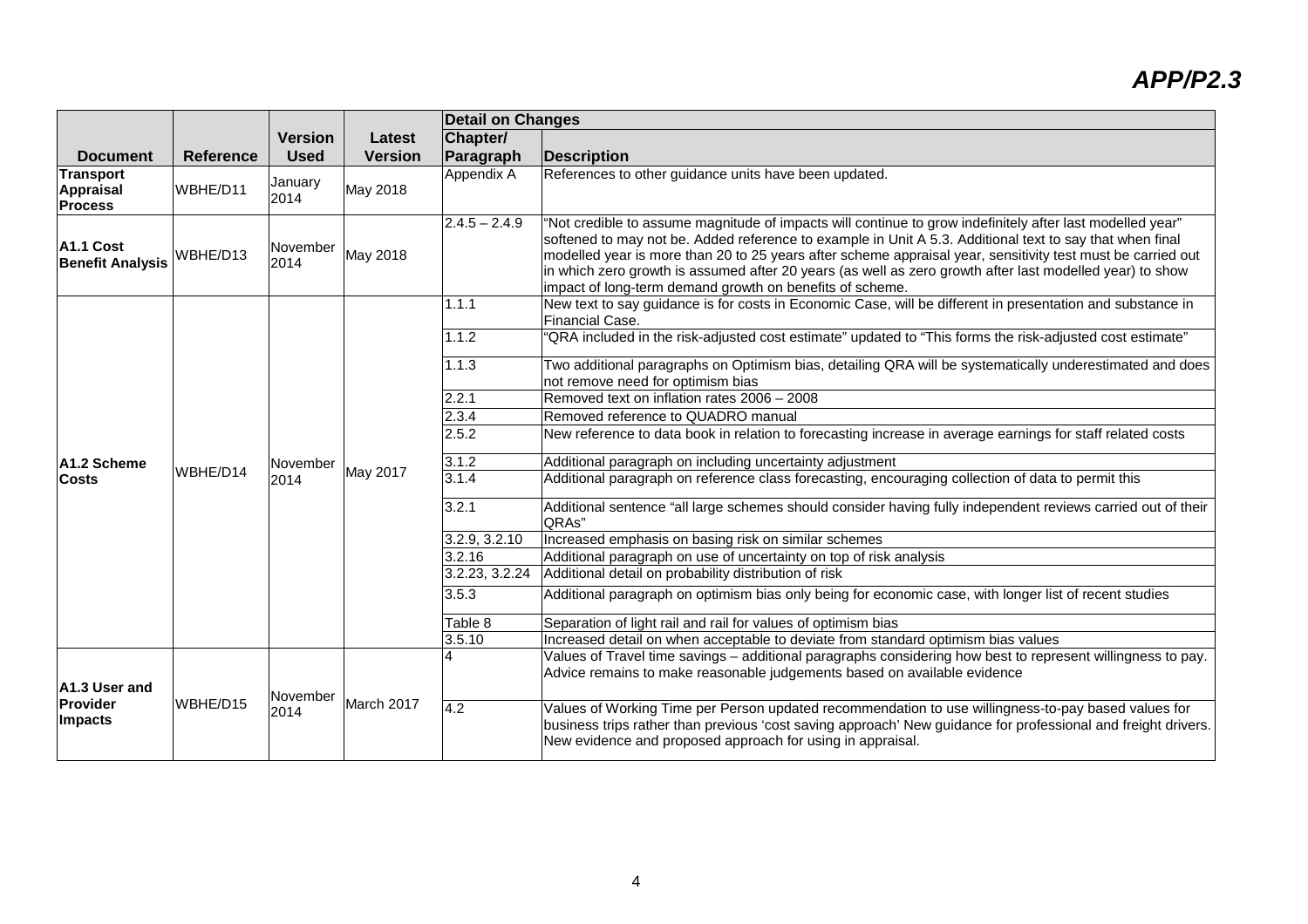|                                               |                  |                   |                | <b>Detail on Changes</b>            |                                                                                                                                                                                                                                                                                                                                                                                                                                                                                                                                                                                                                                                                                                                                                                                                                                                                                                                                                                                                                                                                                                                                                                                                                                                                           |
|-----------------------------------------------|------------------|-------------------|----------------|-------------------------------------|---------------------------------------------------------------------------------------------------------------------------------------------------------------------------------------------------------------------------------------------------------------------------------------------------------------------------------------------------------------------------------------------------------------------------------------------------------------------------------------------------------------------------------------------------------------------------------------------------------------------------------------------------------------------------------------------------------------------------------------------------------------------------------------------------------------------------------------------------------------------------------------------------------------------------------------------------------------------------------------------------------------------------------------------------------------------------------------------------------------------------------------------------------------------------------------------------------------------------------------------------------------------------|
|                                               |                  | <b>Version</b>    | Latest         | Chapter/                            |                                                                                                                                                                                                                                                                                                                                                                                                                                                                                                                                                                                                                                                                                                                                                                                                                                                                                                                                                                                                                                                                                                                                                                                                                                                                           |
| <b>Document</b>                               | <b>Reference</b> | <b>Used</b>       | <b>Version</b> | Paragraph                           | <b>Description</b>                                                                                                                                                                                                                                                                                                                                                                                                                                                                                                                                                                                                                                                                                                                                                                                                                                                                                                                                                                                                                                                                                                                                                                                                                                                        |
|                                               |                  |                   |                | 4.3.                                | Value of non-working time per person - increased detail, including on multipliers. Sensitivity test range split<br>by commute/other non-work with 60% value for other non-work. Wait time multiplier 2 as opposed to<br>previous 2.5. Addition of concept of service frequency penalties plus guidance on varying values of time in<br>crowded conditions                                                                                                                                                                                                                                                                                                                                                                                                                                                                                                                                                                                                                                                                                                                                                                                                                                                                                                                 |
|                                               |                  |                   |                | 1.1.3                               | Changed location of Economic Impacts Report from alongside business case to being an annex                                                                                                                                                                                                                                                                                                                                                                                                                                                                                                                                                                                                                                                                                                                                                                                                                                                                                                                                                                                                                                                                                                                                                                                |
| A2.1 Wider<br>Economic<br>Impact<br>Appraisal | WBHE/D16/A       | September<br>2016 | May 2018       |                                     | References to GDP changed to 'non-welfare' measures                                                                                                                                                                                                                                                                                                                                                                                                                                                                                                                                                                                                                                                                                                                                                                                                                                                                                                                                                                                                                                                                                                                                                                                                                       |
|                                               |                  |                   |                | Box 1<br>$\overline{2.4}$           | Additional requirement to report net impact on national GDP when reporting local GDP figures.<br>Greater detail on exact types of wider economic benefits that can be assessed.<br>Changed justification for supplementary modelling, from sensitivity test to when structural economic impacts<br>are expected to be a significant proportion of overall impacts. Additional circumstance for supplementary<br>modelling – early in appraisal process to inform high level strategic decisions<br>On circumstances where transport schemes will expand the size of the national economy, additional<br>paragraph to state that scheme promoters should consider a large enough geographical area to capture<br>behavioural responses at the national level<br>Change of presentation of wider impacts that are not part of adjusted metric, from being sensitivity tests to<br>being reported as indicative monetised or non-monetised impacts within the value for money assessment.<br>Removed sentence stating that no wider economic impacts are considered as robust as user benefits.<br>Box 4 -> Table Significant increase in explanation of each market failure and evidence to identify.<br>References to GDP changed to be 'non-welfare measures such as GDP' |
|                                               |                  |                   |                | 3.2.4                               | Greater detail on how to determine proportionality with respect to levels of analysis                                                                                                                                                                                                                                                                                                                                                                                                                                                                                                                                                                                                                                                                                                                                                                                                                                                                                                                                                                                                                                                                                                                                                                                     |
|                                               |                  |                   |                | Table 1 -><br>Table 2               | Direct reference of where different benefits sit with respect to levels of analysis                                                                                                                                                                                                                                                                                                                                                                                                                                                                                                                                                                                                                                                                                                                                                                                                                                                                                                                                                                                                                                                                                                                                                                                       |
|                                               |                  |                   |                | 3.4.2                               | Additional guidance on use of supplementary modelling early in appraisal process to inform high level<br>strategic decisions, emphasis is most useful when scheme will have structural impacts.                                                                                                                                                                                                                                                                                                                                                                                                                                                                                                                                                                                                                                                                                                                                                                                                                                                                                                                                                                                                                                                                           |
|                                               |                  |                   |                | 3.6.5                               | With respect to estimating extent of additionality, made explicit that geographical area must capture<br>behavioural responses at a national level.                                                                                                                                                                                                                                                                                                                                                                                                                                                                                                                                                                                                                                                                                                                                                                                                                                                                                                                                                                                                                                                                                                                       |
|                                               |                  |                   |                | 4.2.2                               | Additional paragraph on where level 3 analysis is required - where proportion of structural impacts is higher,<br>project is large, presence of dependent development.                                                                                                                                                                                                                                                                                                                                                                                                                                                                                                                                                                                                                                                                                                                                                                                                                                                                                                                                                                                                                                                                                                    |
|                                               |                  |                   |                | $4.2.10 ->$<br>4.2.11               | Presentation of full variable land use as indicative impacts rather than sensitivity test                                                                                                                                                                                                                                                                                                                                                                                                                                                                                                                                                                                                                                                                                                                                                                                                                                                                                                                                                                                                                                                                                                                                                                                 |
|                                               |                  |                   |                | 4.3.4                               | Additional sentence that land value uplift should only be estimated for those parts of the development which<br>are dependent on the transport investment.                                                                                                                                                                                                                                                                                                                                                                                                                                                                                                                                                                                                                                                                                                                                                                                                                                                                                                                                                                                                                                                                                                                |
|                                               |                  |                   |                | 4.3.5                               | Added requirement for promoter to identify causal factors driving land value uplift, with robustness of<br>measure dependent on these having been identified and evidenced.                                                                                                                                                                                                                                                                                                                                                                                                                                                                                                                                                                                                                                                                                                                                                                                                                                                                                                                                                                                                                                                                                               |
|                                               |                  |                   |                | Chapters 5<br>and 6 (plus<br>new 7) | Update on purpose and presentation of Economic Narrative and Economic Impacts Report. Structure of<br>these chapters significantly different, but broad themes unchanged.                                                                                                                                                                                                                                                                                                                                                                                                                                                                                                                                                                                                                                                                                                                                                                                                                                                                                                                                                                                                                                                                                                 |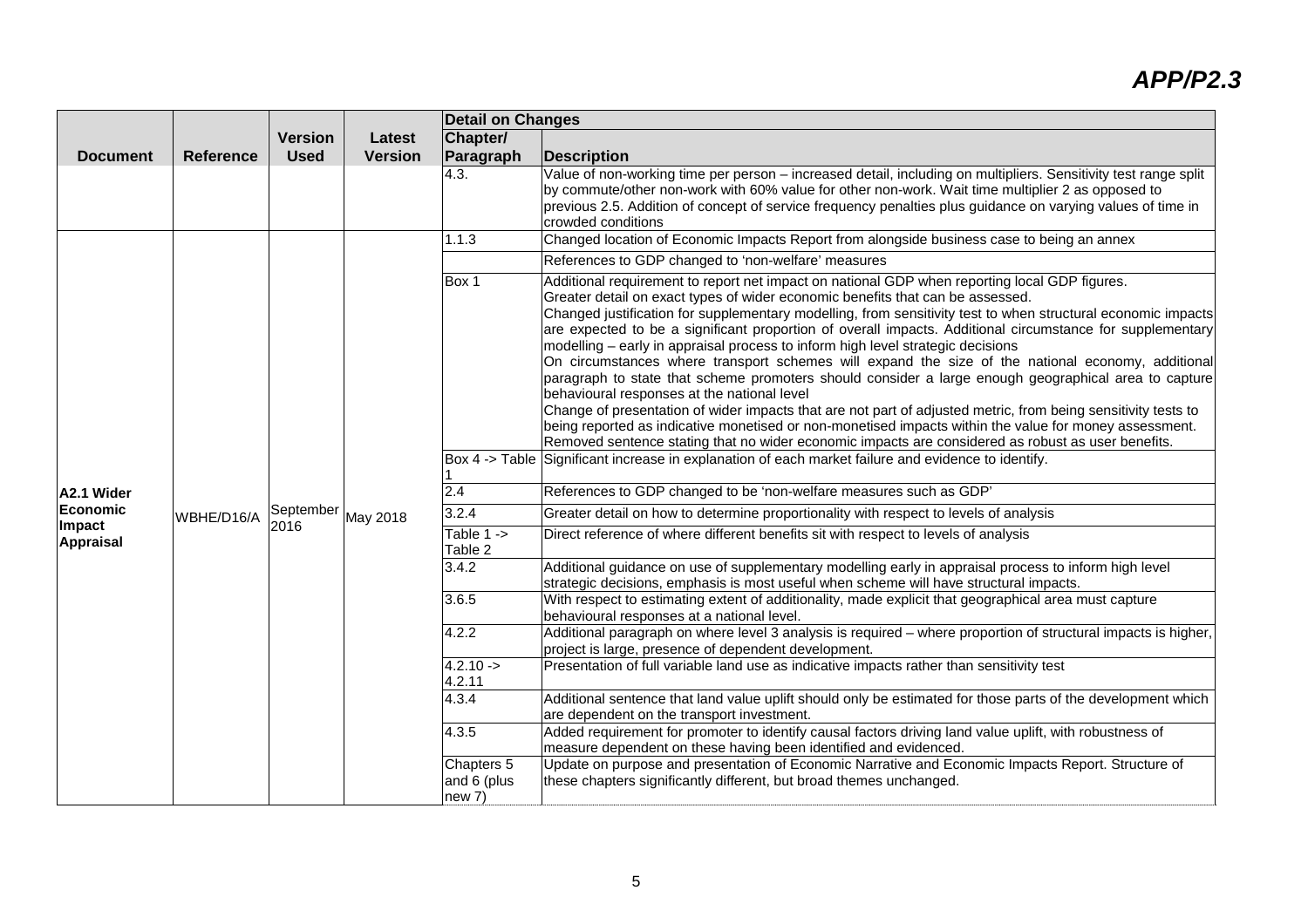|                                                   |                  |                   |                | <b>Detail on Changes</b>               |                                                                                                                                                                                                                                                     |
|---------------------------------------------------|------------------|-------------------|----------------|----------------------------------------|-----------------------------------------------------------------------------------------------------------------------------------------------------------------------------------------------------------------------------------------------------|
|                                                   |                  | <b>Version</b>    | Latest         | Chapter/                               |                                                                                                                                                                                                                                                     |
| <b>Document</b>                                   | <b>Reference</b> | <b>Used</b>       | <b>Version</b> | Paragraph                              | <b>Description</b>                                                                                                                                                                                                                                  |
|                                                   |                  |                   | May 2018       | 1.1                                    | Move from use of GDP to 'non-welfare metrics'                                                                                                                                                                                                       |
|                                                   |                  |                   |                | 2.27                                   | Allowance for impact of schemes to be done at local level to assess extent meet local economic objectives                                                                                                                                           |
|                                                   |                  |                   |                | $2.2.10 - >$<br>2.2.11                 | Increased requirement for evidence to demonstrate additionality rather than displacement                                                                                                                                                            |
|                                                   |                  |                   |                | Table 1                                | Externalities from dynamic clustering removed from table                                                                                                                                                                                            |
|                                                   |                  |                   |                | 2.3.9                                  | Change in reporting of GDP measures to not in Value for Money assessment, but in Economic Case                                                                                                                                                      |
|                                                   |                  |                   |                | Box 1                                  | Increased questions around extent to which development will displace economic activity                                                                                                                                                              |
|                                                   |                  |                   |                | 3.1.1                                  | Additional clarity on definition of a dependent development                                                                                                                                                                                         |
|                                                   | WBHE/D17/A       | September<br>2016 |                | $3.1.3 \div 3.1.5$                     | Extra sentence, development may have planning permission conditional on a transport investment but this<br>not a prerequisite for it to be considered dependent                                                                                     |
| A2.2 Appraisal<br>of Induced                      |                  |                   |                | 3.1.14                                 | Additional reference to Appendix A for demonstrating development is dependent on transport, plus need for<br>transport modelling to quantify welfare impacts                                                                                        |
| Investment<br><b>Impacts</b>                      |                  |                   |                | 3.2 and 3.3                            | Sections restructured. New paragraph 3.3.6 on situation where user benefits for transport scheme will be<br>negative for existing users (but scheme necessary for dependent development)                                                            |
|                                                   |                  |                   |                | 3.3.17                                 | Extra sentence, land value uplift should only ever be used in the appraisals of dependent development                                                                                                                                               |
|                                                   |                  |                   |                | $3.3.15 -$<br>3.3.19                   | "Significant drawbacks to land value uplift estimates" softened to "are challenges associated with" Change<br>from default position that other WEIs should not be added to estimates of land value uplift to consideration<br>of degree or overlap. |
|                                                   |                  |                   |                | $3.3.16 - >$<br>3.3.20                 | Change from land value uplift seen as low robustness to robustness dependent on supporting evidence                                                                                                                                                 |
|                                                   |                  |                   |                | $3.3.21 - >$<br>$\frac{3.2.24}{4.3.2}$ | Removal of use of NTEM forecasts in estimating additionality to following method set out in DCLG guidance.                                                                                                                                          |
|                                                   |                  |                   |                |                                        | Supplementary modelling goes from sensitivity test to indicative monetised impact                                                                                                                                                                   |
|                                                   |                  |                   |                | 5                                      | Detail on reporting moved from Unit 2.2 to Unit 2.1                                                                                                                                                                                                 |
|                                                   | WBHE/D19/A       | September<br>2016 | May 2018       | 1.1.5                                  | Non-welfare measures to be reported in Economic Case rather than Strategic.                                                                                                                                                                         |
| A2.3 Appraisal<br>of Employment<br><b>Effects</b> |                  |                   |                | 2.2.12                                 | Changed to add social impacts as well as productivity                                                                                                                                                                                               |
|                                                   |                  |                   |                | 2.2.13                                 | Addition of expansion in employment to requirements for change in productivity                                                                                                                                                                      |
|                                                   |                  |                   |                | 2.2.17                                 | Clarification on presentation of local/national impacts in economic/strategic case                                                                                                                                                                  |
|                                                   |                  |                   |                | 2.3.5                                  | Location of GDP measures reporting to in Economic case rather than strategic                                                                                                                                                                        |
|                                                   |                  |                   |                | Box 2                                  | Increased detail on potential evidence for Employment Effects                                                                                                                                                                                       |
|                                                   |                  |                   |                | 3.2.9                                  | First assumption on valuing labour supply reworded, to state assumption of perfect competition, full<br>employment thus change in GDP as result of a labour supply impact is equal to workers' incomes                                              |
|                                                   |                  |                   |                | 3.3.3                                  | Report supplementary economic modelling as indicative monetised impact rather than sensitivity test                                                                                                                                                 |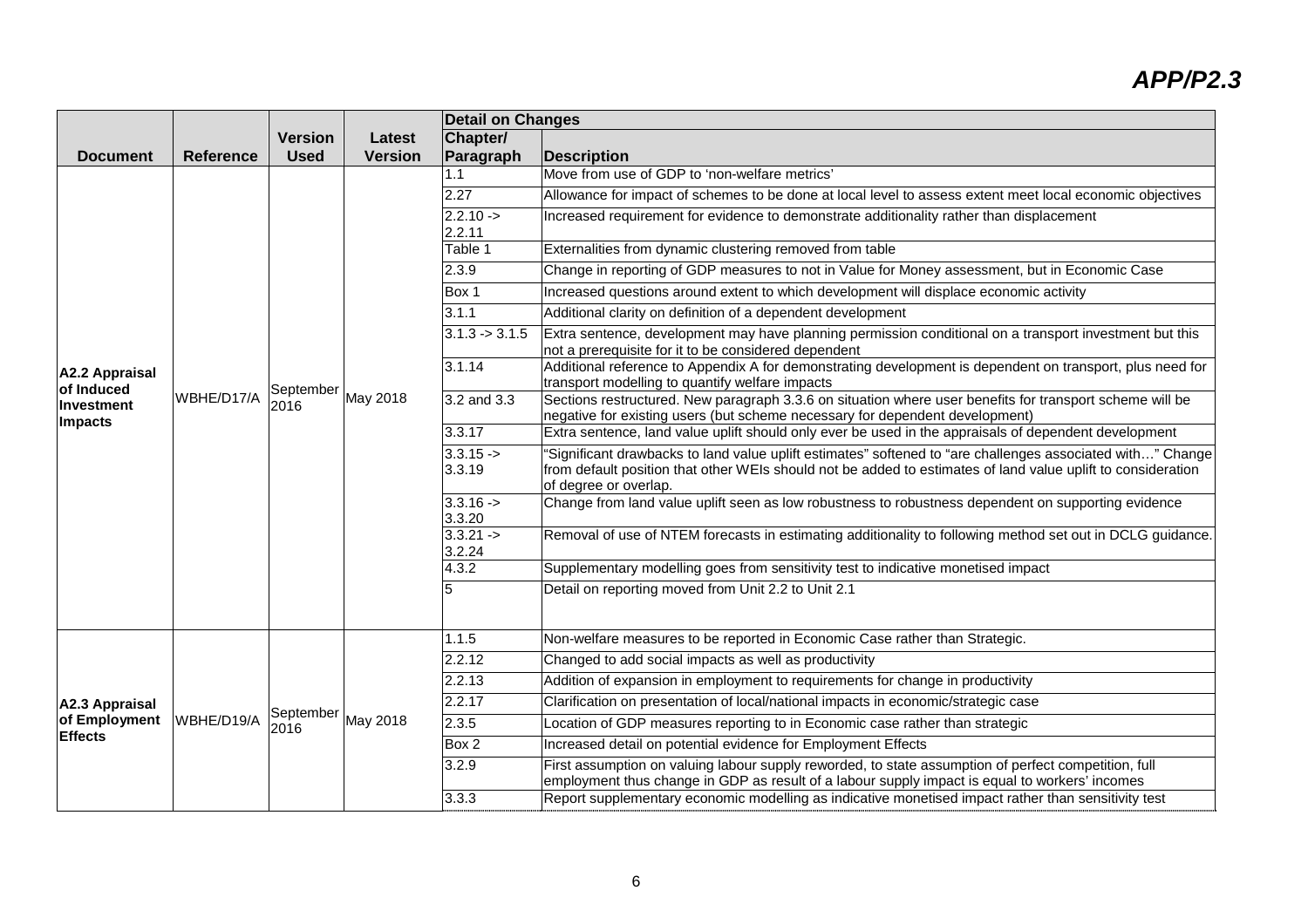|                                                                                           |                  |                  |                                                              | <b>Detail on Changes</b> |                                                                                                                                                                                                                                                           |
|-------------------------------------------------------------------------------------------|------------------|------------------|--------------------------------------------------------------|--------------------------|-----------------------------------------------------------------------------------------------------------------------------------------------------------------------------------------------------------------------------------------------------------|
|                                                                                           |                  | <b>Version</b>   | Latest                                                       | Chapter/                 |                                                                                                                                                                                                                                                           |
| <b>Document</b>                                                                           | <b>Reference</b> | <b>Used</b>      | <b>Version</b>                                               | Paragraph                | <b>Description</b>                                                                                                                                                                                                                                        |
|                                                                                           |                  |                  |                                                              |                          | Detailed guidance on reporting now in Unit 2.1                                                                                                                                                                                                            |
|                                                                                           |                  |                  | May 2018.                                                    |                          | Same overall methodology as was previously found in A2.1                                                                                                                                                                                                  |
|                                                                                           |                  |                  |                                                              | 1.1.1, 1.1.4,<br>1.17    | Inclusion of reference to non-welfare metrics and their inclusion in Strategic case                                                                                                                                                                       |
|                                                                                           |                  |                  |                                                              | 2.2.2                    | Additional note that guidance uses single agglomeration elasticity for localisation and urbanisation                                                                                                                                                      |
|                                                                                           |                  |                  |                                                              | 2.3.2, 2.3.9             | GDP and non-welfare metrics to be reported in Economic Case, change from previous reporting in strategic<br>case, but not Value for Money Statement                                                                                                       |
|                                                                                           |                  |                  |                                                              | 2.4.2                    | Altered from "Agglomeration impacts capture urbanisation" to "total productivity"                                                                                                                                                                         |
| A2.4 Appraisal<br>of Productivity                                                         | WBHE/D20         | September        |                                                              | 2.4.5                    | New paragraph on why approach not applicable to pedestrian/urban realm schemes                                                                                                                                                                            |
| <b>Impacts</b>                                                                            |                  | 2016             |                                                              | 2.5.2                    | Removed need to weight by travel mode                                                                                                                                                                                                                     |
|                                                                                           |                  |                  |                                                              | 2.7.9                    | Dynamic clustering updated from undertaken as a sensitivity test to reported as an indicative monetised<br>impact                                                                                                                                         |
|                                                                                           |                  |                  |                                                              | 3.2.3                    | Additional paragraph: Key importance that GTCs are estimated for all relevant modes and trips to ensure an<br>accurate estimation of Base case effective densities                                                                                        |
|                                                                                           |                  |                  |                                                              | 3.3.1                    | Additional sentence: impacts on generalised travel cost after changes in location will need to be estimated                                                                                                                                               |
|                                                                                           |                  |                  |                                                              | Section 7                | Detailed reporting in different cases removed, requirement for Economic Impacts Report added. Clarification<br>that both welfare and non-welfare impacts go in Economic Case.                                                                             |
| A <sub>3</sub><br>Environmental<br>Impact<br><b>Appraisal</b>                             | WBHE/D21         | December<br>2015 | No Updates                                                   |                          |                                                                                                                                                                                                                                                           |
| A4.1 Social<br>Impact<br><b>Appraisal</b>                                                 | WBHE/D22         | November<br>2014 | December<br>2017                                             | 3.1.2                    | Physical Activity - update of evidence and significant increase in detail on approach to appraising health<br>impacts, with reference to active travel toolkit and changed approach to calculation                                                        |
| A4.2<br><b>Distributional</b><br>Impact<br>Appraisal                                      | WBHE/D18         | December<br>2015 | No Updates                                                   |                          |                                                                                                                                                                                                                                                           |
| <b>VfM Advice Note</b><br>for Local<br>Transport<br><b>Decision</b><br><b>Makers, DfT</b> | WBHE/D24         | December<br>2013 | July 2017 -<br>Renamed to<br>Value for<br>Money<br>Framework | Chapter 3<br>Chapter 4   | Identification of key elements in assessing VfM - Option Development, Measuring Costs and Impacts,<br>Consideration of Risks and Uncertainties.<br>Inclusion of NPPV as metric. Greater disaggregation of impacts types, addition of category 'Indicative |
|                                                                                           |                  |                  |                                                              | Chapter 5                | Monetised Impacts'.<br>Six value for money cases against previous five - addition of 'Very Poor', allowance for projects to fall into<br>more than one category where uncertainty in WEIs or future circumstance could change category                    |
|                                                                                           |                  |                  |                                                              | Chapter 6                | Introduction of switching analysis to communicate uncertainty along with likelihood scale                                                                                                                                                                 |